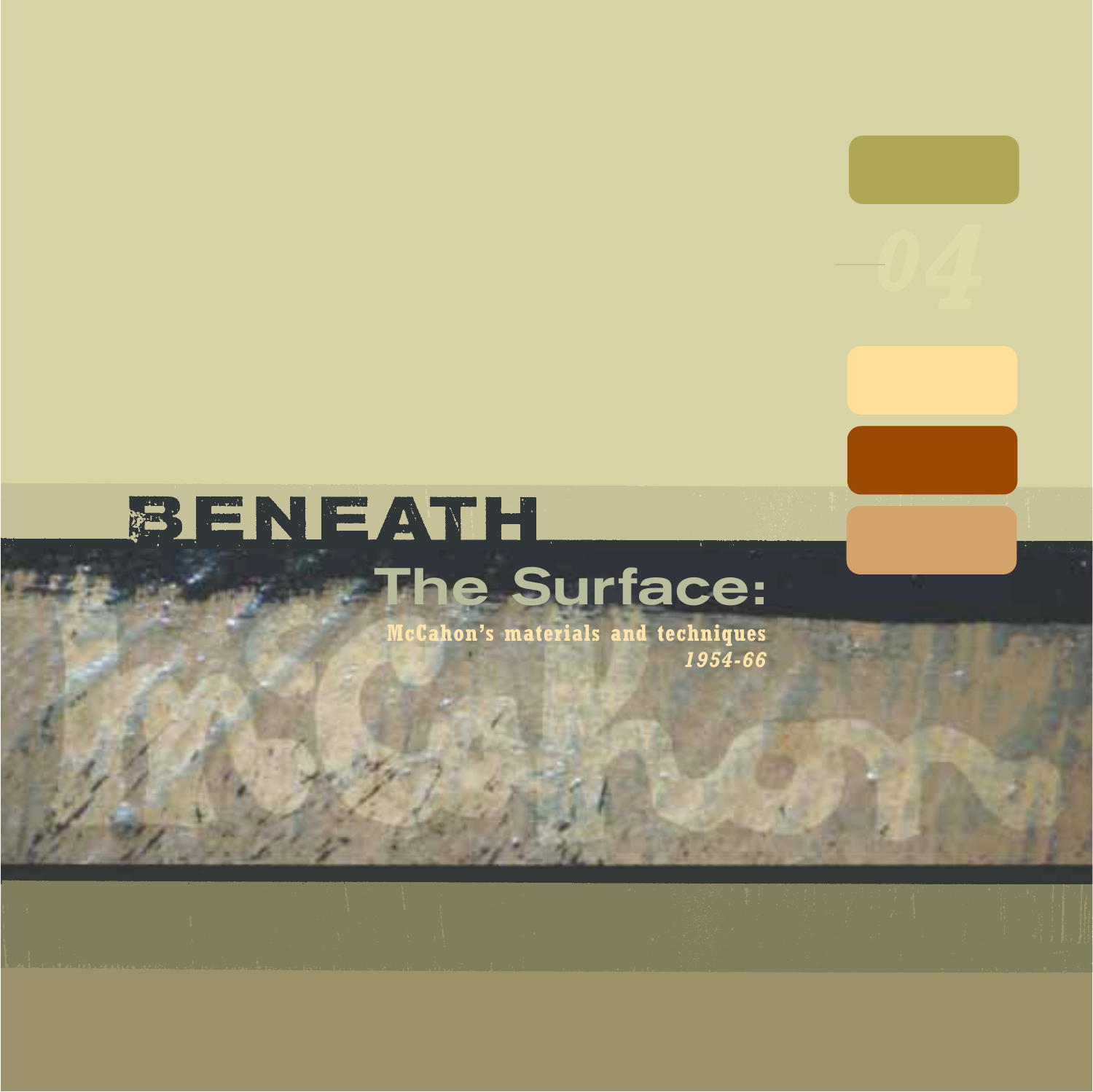**Easter Landscape: Triptych 1966** PVA on hardboard panels, each panel 1802 x 594 x 20mm



**Colin McCahon** N.Z Woman's Weekly Photograph 27.3.1961



**I and Thou 1954-55** oil on hardboard 558 x 538mm



**Will he save him? 1959** Alkyd and natural resin on hardboard 1227 x 910mm

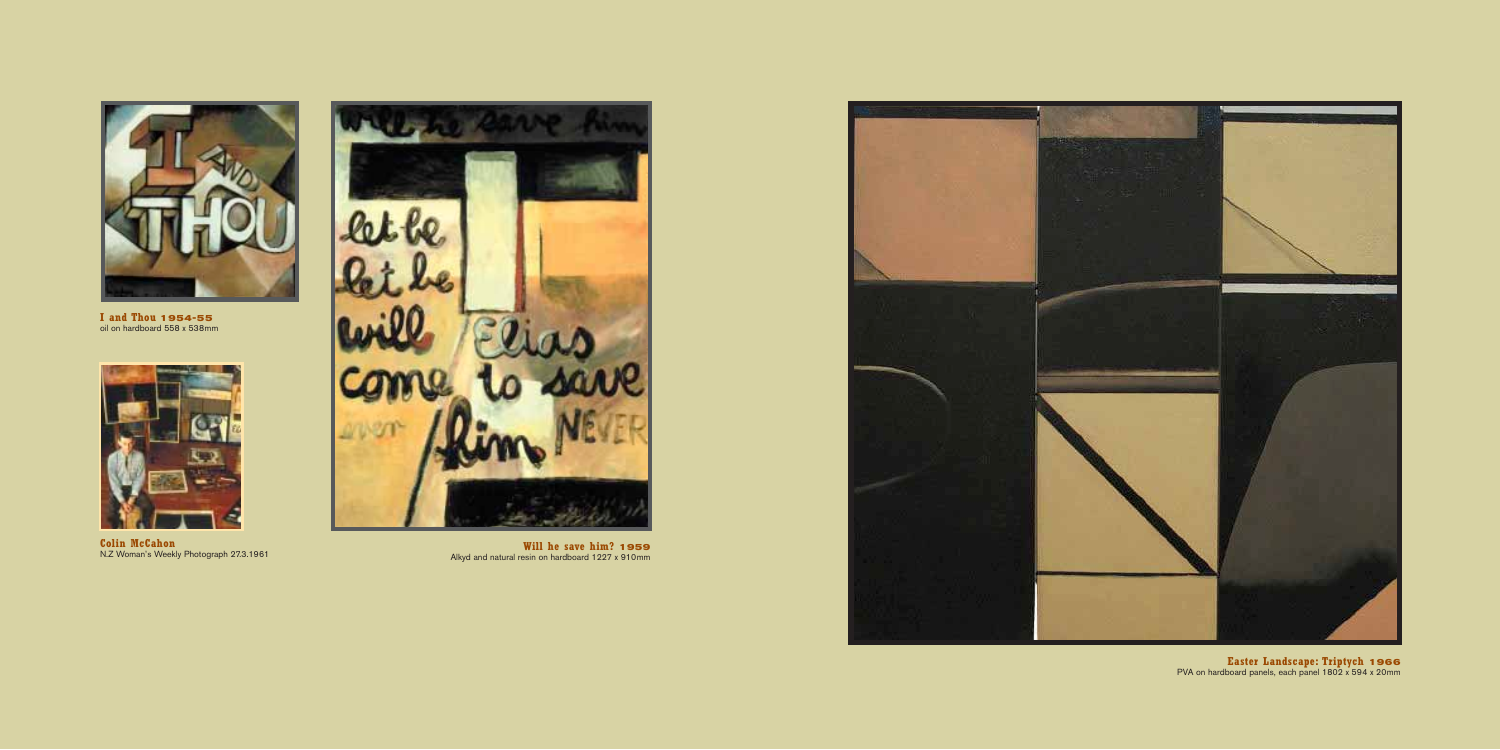Further afield, artists in America had been experimenting with commercial paints since the 1930s. Having used car paints for his exterior murals to increase their durability, David Alfaro Siqueiros ran workshops to share his discoveries with other artists. Jackson Pollock relied on industrial and household paints, which were thin and easily poured, for his now famous drip technique. In Europe, as far back as 1912, Picasso used trade materials in combination with artists' paints, and his attachment to Ripolin, a shiny, nitro-cellulose house paint, was influential on many artists. The significance of modern paints in the global evolution of creative expression was therefore something that McCahon would have certainly been aware of. A sojourn in Melbourne in 1951 and a four month tour of American galleries in 1958 would have increased this awareness of technical and stylistic developments abroad and reinforced his willingness to experiment. As Tony Green has observed 'Look at America as confirmation for him – an assurance that what he was doing was not a willful error . . . McCahon was no beginner finding his way.' vii

McCahon's use of non-traditional materials and methods could be considered as part and parcel of a renegade nature, bolstering the myth that McCahon was an intentional nonconformist, an anti-academic painter. Yet no artist operates in a vacuum. A counterpart for McCahon's experimentation with housepaints and other commercial products existed across the Tasman in a circle of artists which included Sidney Nolan, Ian Fairweather, George Johnson, Leonard French and others. The Masonite and Dulux brigade, these artists similarly subscribed to the antipodean make-do ethic and even mocked painters who insisted on using proper artists' materials.<sup>\*</sup> They treated technical innovation 'as a challenge worthy of an artist'<sup>\*</sup> and believed that 'To break free from conventional painting methods and to invent or adapt one's own, signified an escape from earlier traditions'<sup>\*</sup>.

**Figure** *01*



**Figure** *04*

McCahon's works of this period attracted controversy for the artist's deployment of unorthodox media, as well as the highly personal iconography of the images. In 1962 for instance, R.H. Stillwell of the Robert McDougall Art Gallery objected to displaying the painting *Tomorrow will be the same but not as this is*, which he labelled a "monstrosity", partly because of the dark imagery and partly because it was on hardboard instead of canvas. "It might get the borer" was the complaint.<sup>ii</sup> An anonymous writer to the editor of *The Press* in the same year declared that 'Colin McCahon has overdone it. His high-gloss "Gate Series" would make a delightful decoration in the right room, in an ultra-modern house, but they have about as much "great message and tragedy" as my wardrobe door, which is also painted in high-gloss. iii

**Figure** *03*

There has been much debate about Colin McCahon's art, but an area which remains largely unexplored is the artist's use of non-traditional painting materials. *Beneath the Surface*, an exhibition resulting from four years of research into this subject by Auckland Art Gallery's Principal Conservator, Sarah Hillary, helps to redress the balance. The exhibition presents in-depth analysis of three significant paintings from 1954-66, when the artist often experimented with household paints.



## BENEATH

### **The Surface: McCahon's materials and techniques** *1954-66*

Dulux Enamel, Giant Monocoat, Taubman's Butex and Solpah – the types of commercial paints used by McCahon during the 1950s and 60s read like a handyman's shopping list for a visit to the hardware store. These and other new paints, which came onto the New Zealand home decorator's market in the 1950s, were adapted to fine art purposes by McCahon and other artists who had become accustomed to improvising during World War II. In a period when artist-quality materials were in short supply, artists had been forced to make up their own paints, or use housepaints as a cheap and readily available alternative.

Artists such as McCahon also experimented with commercial paints as a means of exploring the visual results made possible by the distinct properties of these materials. Scientific innovation in paint manufacture had made it conceivable to break with old methodology. In general, the new paints produced glossier, flatter surfaces, more intense colours and dried much faster than conventional oil paint. Because they were less expensive, experimentation on a large scale did not carry the same financial risk as working up a potentially unsuccessful composition in artist-quality oil. McCahon often painted on hardboard for similar reasons, buying large pre-cut pieces, which according to Richard Killeen, he would line up on the floor of the studio and "whack them out, do them all fast"<sup>1</sup>. The free-flowing properties of housepaints facilitated this spontaneous approach and enabled McCahon to produce a large number of related compositions in a relatively short timeframe, such as the Elias series of 1959. The combination of commercial paints and hardboard also allowed him to achieve very smooth painted surfaces, which he occasionally enlivened by applying sand and sawdust.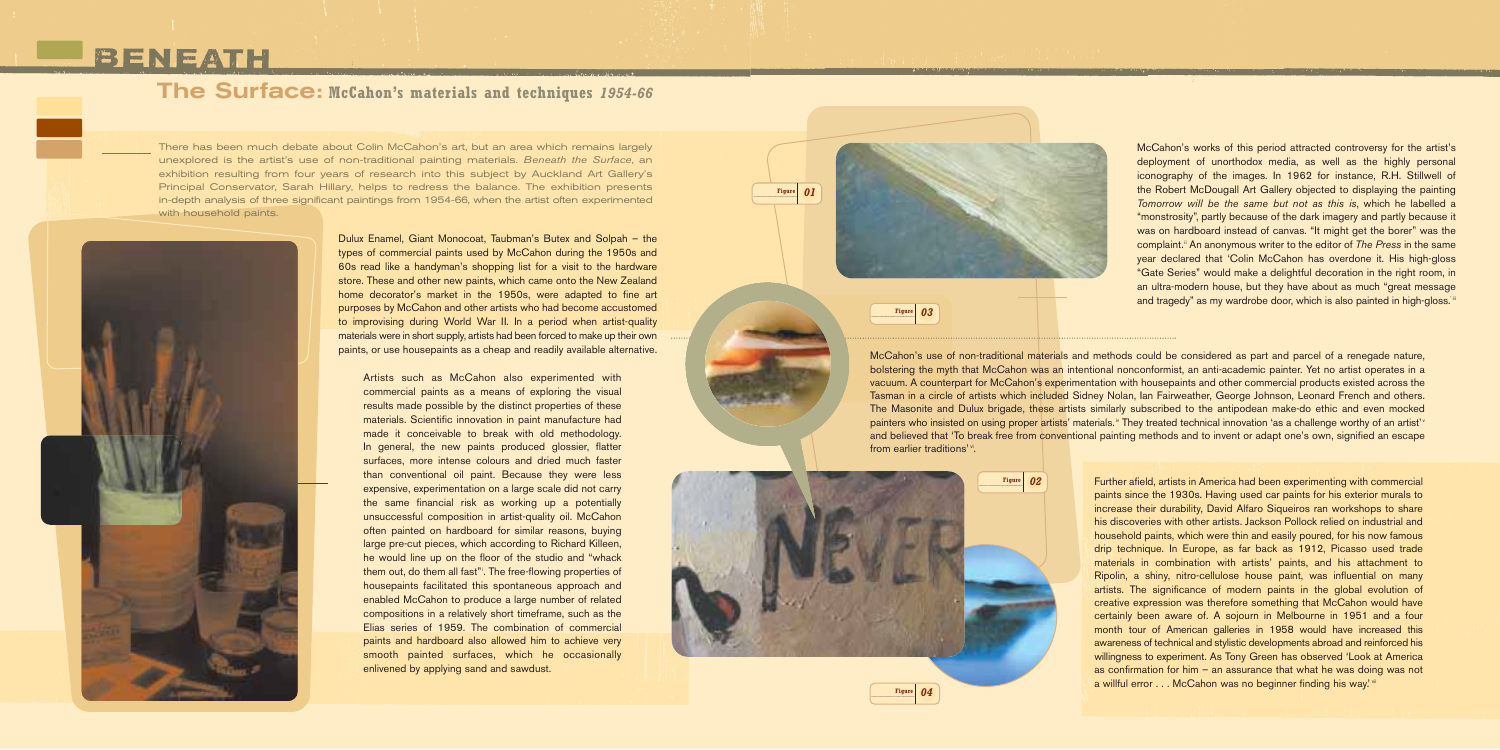i Quoted in Agnes Wood, *Colin McCahon: the man and the teacher*, David Ling Publishing Ltd., Auckland, 1997, p.106

ii *The Christchurch Star*, 18 December, 1962

iii *The Press*, 22 September, 1962

iv Jenny Zimmer, 'Memories of 'Masonite' and 'Dulux': A Study of Experimental Painting Techniques used by Australian Modernists of the 1950s and 1960s', *The Articulate Surface*, The Humanities Research Centre Monograph Series No. 10, The Australian National University and the National Gallery of Australia, Canberra, 1996, p.144.

x Colin McCahon /a survey exhibi*tion, exhibition* catalogue, Auckland City Art Gallery, March/April, 1972, p.48

v ibid., p.147

vi ibid., p.148

vii Anthony Green, 'McCahon's Visit to the United States', *Bulletin of New Zealand Art History*, Vol. 3, 1975, p.25.

The latest of the three works, *Easter Landscape: Triptych* 1966, is painted on three hardboard doors, allowing them to be hung without framing. The paint medium has been recorded as acrylic in the 1972 catalogue, but analysis of a paint sample detected PVA, which was manufactured in New Zealand from the late 1950s. It is possible that McCahon did apply some acrylic in the painting, or otherwise employed the term in a generic sense. Because of the flattening characteristics of housepaints, his use of impasto or the texturing of paint was extremely limited. Subtle textures could be produced by the building up of underpaint showing through to the surface (a technique frequently practiced by the artist), yet more dramatic results required the addition of textural materials. McCahon experimented with sand in paintings in the late 1950s, then changed to sawdust in the 60s because it was easier to handle and was available in a variety of coarsenesses. The surface of *Easter Landscape: Triptych* is predominantly opaque and glossy with the characteristic rounded texture associated with latex paints (fig 5). However, the inclusion of sawdust in the black areas works to catch the light at certain points, animating the surface of the image. As the viewer moves past the painting, light flickers across these irregular, glossy black forms, creating the effect, in the words of Buster Pihama, of a landscape that is 'jumping'. viii (fig 6).

> viii Sarah Hillary conversation with Buster Pihama, ex-pupil and friend of the artist, 30 April, 1998

ix Sarah Hillary interview with William McCahon, 26 February, 1998

**This project would not have been possible without the support of New Zealand Lotteries Board Te Puna Tahua. In addition we would like to thank Tom Learner, Conservation Scientist, Tate Gallery, who carried out the media analysis of paint samples. This is the first time that McCahon's painting media has been analysed to such a degree and the results have been invaluable.**

*I* and *Thou*, the earliest of these paintings and one of McCahon's first word paintings, was painted in 1954-55, on hardboard. Although the medium is described as oil in the *Colin McCahon /a survey exhibition* catalogue of 1972, analysis of a paint sample also identified some alkyd resin. Alkyd housepaints became available in New Zealand in the 1950s and were commonly known as enamel because of their glossy appearance. The smooth surface in parts of the painting suggests the presence of alkyd, which contrasts sharply with the impasto in the areas of oil (fig 1). Evidence of McCahon's preference for short-hair brushes worn almost to the base can be seen in the shading of forms where there is a dry scratching of colour. This technique is useful when painting with alkyd as the paint dries too rapidly to blend the colours on the surface.

Varnish is present on the surface of *Easter Landscape: Triptych* and ultra-violet examination of a cross-section revealed a varnish layer between the black layers of paint which is not visible under normal light (figs 7&8). McCahon's intention in applying varnish at this point is unclear, although he may have been trying to saturate the colours to reconsider the image during the painting process. William McCahon remembers that his father was well aware of how the colour of the varnish could be used to suit his purposes.<sup>\*</sup> Unlike the layered effect of *Will he save him?*, it is not possible to see underlying colours coming to the surface in *Easter Landscape: Triptych* - PVA paint is much thicker than the alkyd and often quite opaque, therefore the emphasis is on relationships between forms and the movement of light on the surface of the composition.

Iy, an examination of the structure beneath the surface of McCahon's paintings encourages us to restort the surface. The use of underpaint, sawdust or sand, diverse brushwork and localised all contribute to the delicate surface effects that are vital to the artistic concept behind all three images. McCahon's choice of painting support - whether textured, flat, rigid, or 'a bit curly at the edges'<sup>x</sup> but contributes significantly to the character of the surface.

As each painting ages there will be inevitable changes in its appearance and relationships will slightly shift. In order to respect the authenticity of the artwork many of these changes must be accepted as part of the natural ageing process. While contrary to popular belief, McCahon's paintings have remained in good condition in the majority of instances, regrettably, inappropriate handling, conservation treatments and framing have caused permanent damage to some of them. It is hoped however, that with a greater understanding of McCahon's materials and techniques, this type of unnecessary damage can be avoided in the future.

The paintings featured in *Beneath the Surface* exemplify McCahon's use of three distinct forms of paint – oil, alkyd, and PVA. Oil is representative of a more traditional approach compared to enamel and PVA, which were examples of new synthetic paints. Not only do these paint types each have different binders, but often different pigments and additives as well. Interestingly, the media of all three works has previously been inadequately described in exhibition catalogues. A lack of understanding about the composition of the paints is partially to blame for this, although McCahon tended to name only the major constituent he had used in any one work.

Painted almost five years later, also on hardboard, *Will he save him?* 1959, is one of more than one hundred *Elias* paintings produced in the period immediately following McCahon's American sojourn. These works explore the spiritual fears and doubts of humankind, using as a vehicle the Gospel incident in which Elias is petitioned to save Christ from crucifixion. In each composition, phrases from the biblical text are the predominant motifs, the words painted in a loose calligraphic style. These represent a distinct shift in McCahon's technique directly related to his use of household paints. The free-flowing quality of alkyd or enamel paints enabled him to significantly modify his approach to text images, simply because he could 'write' with the paintbrush more freely. This contrast is well-evidenced by a visual comparison of *Will he save him?* and the earlier *I and Thou*.

The drips of paint, bright colour and glossy surface of *Will he save him?* are characteristic of alkyd paints, the presence of which was confirmed by scientific analysis (fig 2). Although Taubman's Solpah is the medium named on the reverse of the painting, alkyd and oil paint appear to have been added to this oleo-resinous paving paint. This suggests that as with *I and Thou*, McCahon mixed his paint types together to achieve the desired effect. Paint cross-sections have revealed numerous layers of paint, indicating that artist made rapid reworkings and adjustments (fig 3). Light coloured surface layers mute darker colours below and dark forms emerge and submerge. There is a play between upper and lower layers, highlighting and softening. McCahon's frequent use of localised varnishing during this period is typified by this painting. A cross-section seen under ultra-violet light revealed highly fluorescent varnish layers (fig 4).

**Figure** *08*

**Figure** *05*